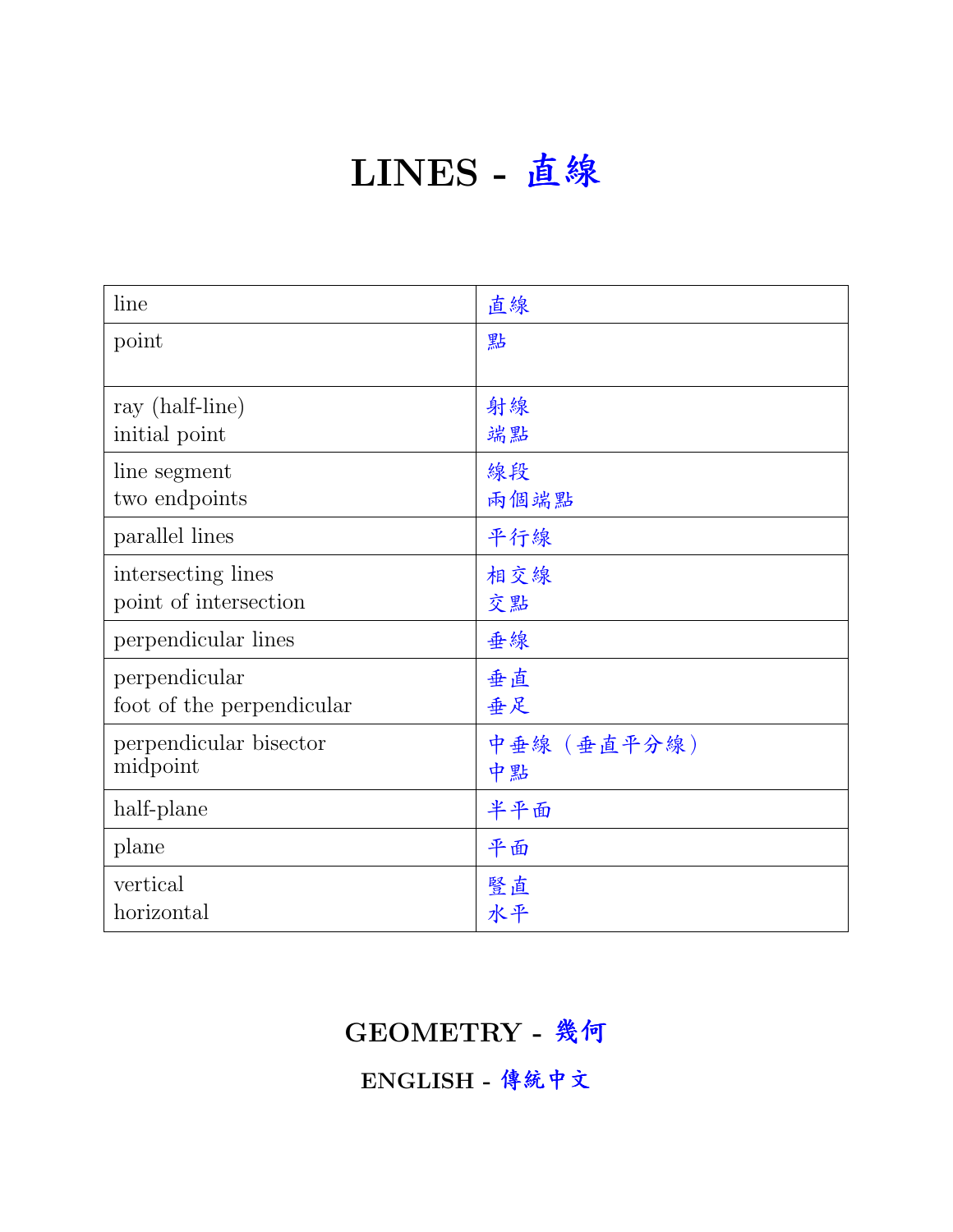## CIRCLES - 圓

| circle     | 圓  |
|------------|----|
| center     | 圓心 |
| radius     | 半徑 |
| diameter   | 直徑 |
| arc        | 弧  |
| chord      | 弦  |
| secant     | 割線 |
| tangent    | 切線 |
| disc       | 圓盤 |
| sector     | 扇形 |
| segment    | 弓形 |
| semicircle | 半圓 |

### GEOMETRY - <sup>幾</sup>何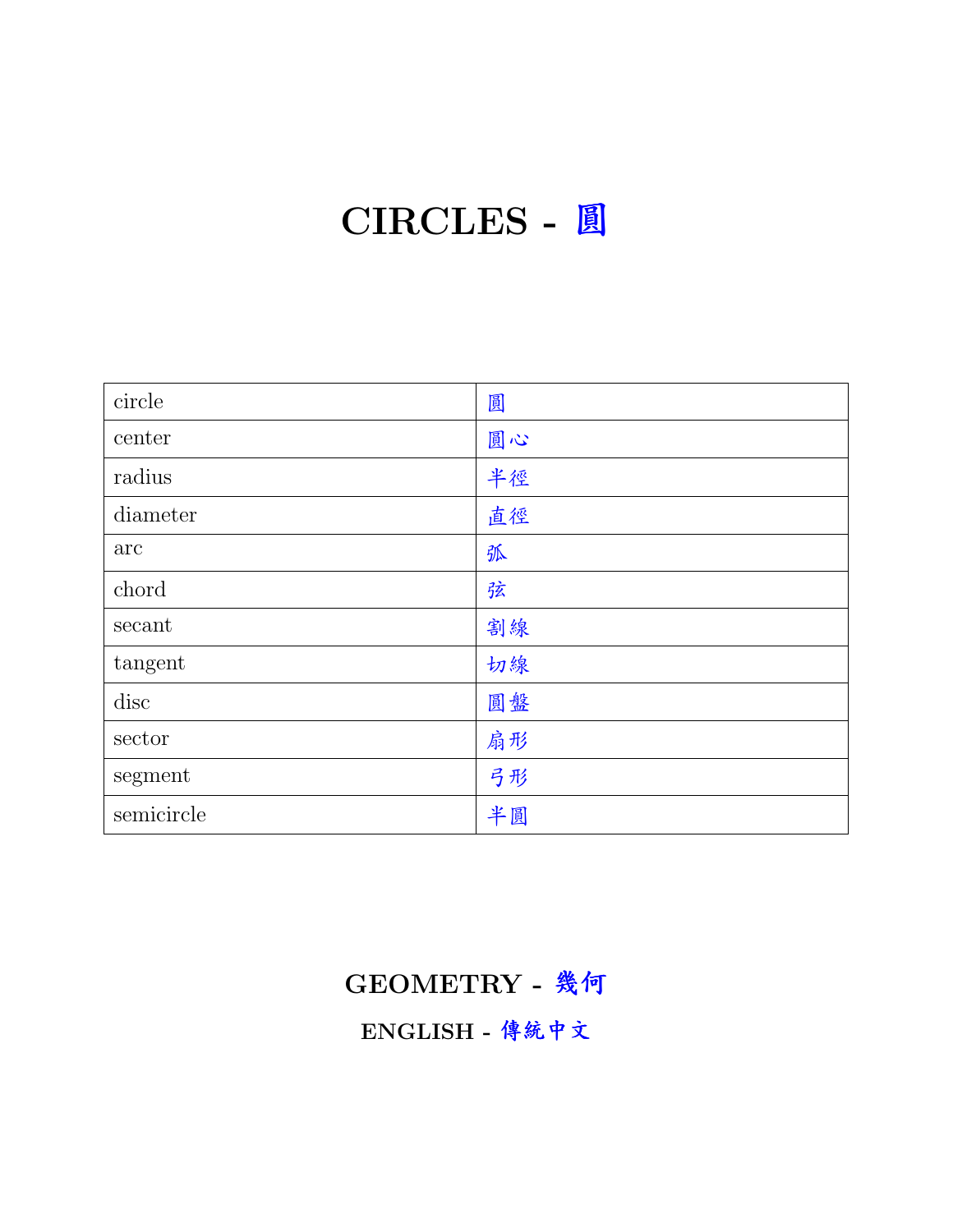# ANGLES - 角

| angle                       | 角       |
|-----------------------------|---------|
| vertex                      | 頂點      |
| side                        | 邊       |
| bisector                    | 角平分線    |
| acute angle                 | 銳角      |
| right angle                 | 直角      |
| obtuse angle                | 鈍角      |
| straight angle              | 平角      |
| convex angle                | 劣角      |
| reflex angle                | 优角 (反角) |
| zero angle                  | 零角      |
| full angle (complete angle) | 周角      |

### GEOMETRY - <sup>幾</sup>何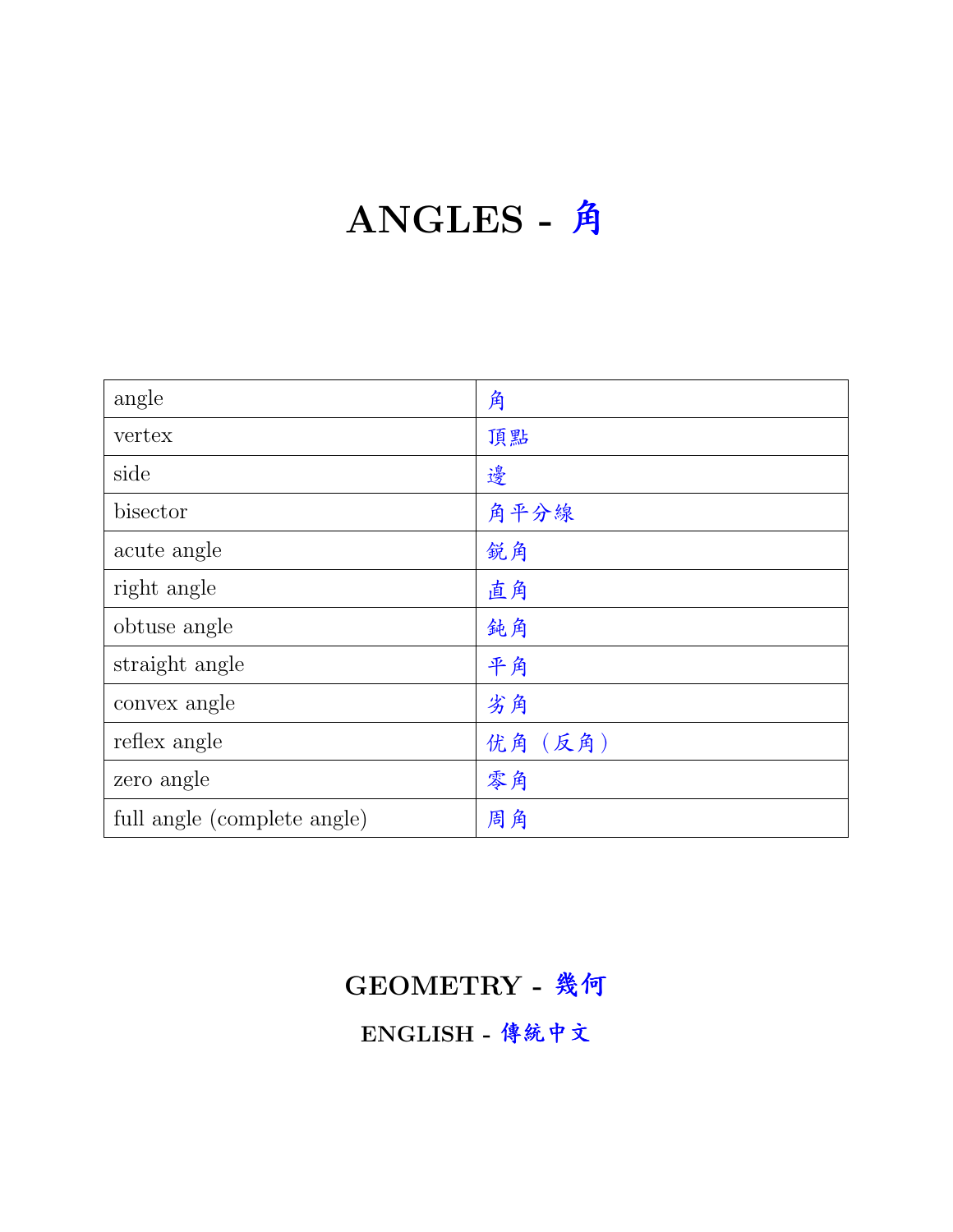## ANGLE PAIRS - <sup>兩</sup>角關係

| vertical angles           | 對頂角  |
|---------------------------|------|
| equal angles              | 等角   |
| complementary angles      | 餘角   |
| supplementary angles      | 補角   |
| interior angles           | 同旁内角 |
| corresponding angles      | 同位角  |
| alternate interior angles | 内錯角  |
| alternate exterior angles | 外錯角  |
| adjacent angles           | 鄰角   |
| linear pair               | 鄰補角  |
| interior angle            | 内角   |
| exterior angle            | 外角   |
| inscribed angle           | 圓周角  |
| central angle             | 圓心角  |

#### GEOMETRY - <sup>幾</sup>何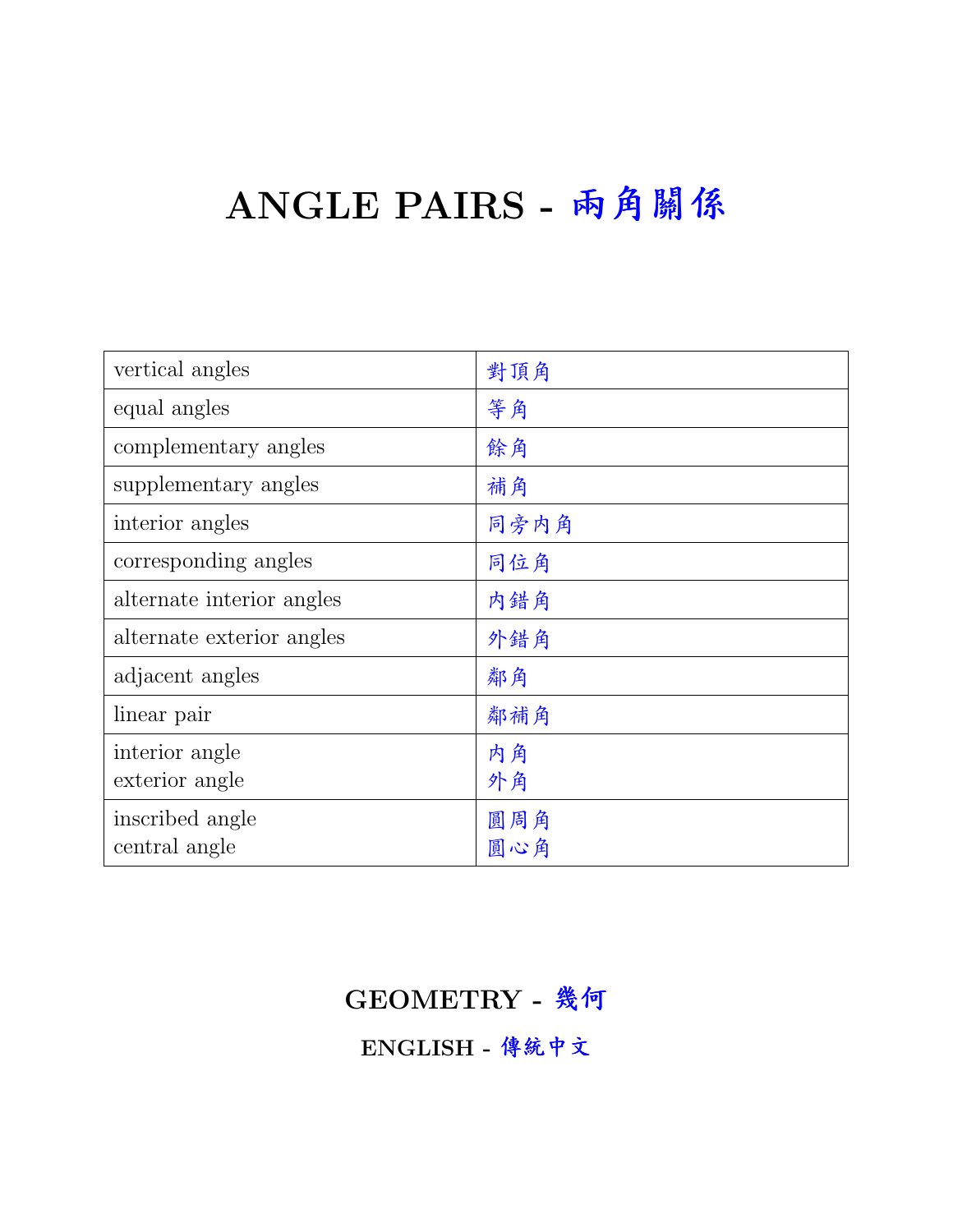### TRIANGLES - <sup>三</sup>角<sup>形</sup>

| acute triangle         | 銳角三角形       |
|------------------------|-------------|
| right triangle         | 直角三角形       |
| obtuse triangle        | 鈍角三角形       |
| height                 | 高           |
| base                   | 底           |
| equilateral triangle   | 等邊三角形       |
| isosceles triangle     | 等腰三角形       |
| scalene triangle       | 不等邊三角形      |
| base                   | 底邊          |
| leg                    | 腰           |
| hypothenuse            | 斜邊 (弦)      |
| leg                    | 直角邊 (勾、股)   |
| opposite leg           | 對邊          |
| adjacent leg           | 鄰邊          |
| median                 | 中線          |
| perpendicular bisector | 中垂線 (垂直平分線) |

#### GEOMETRY - <sup>幾</sup>何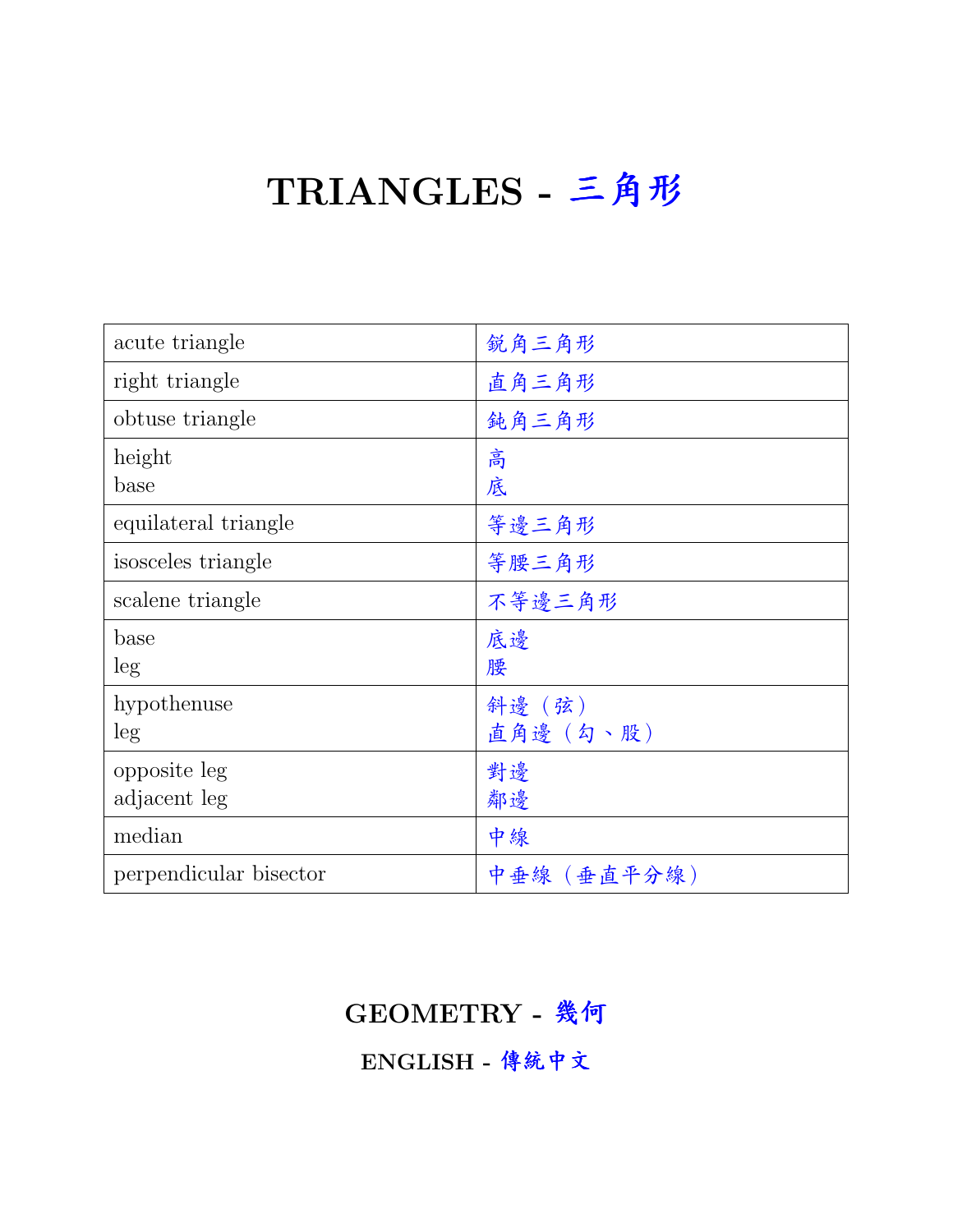# QUADRILATERALS - 四邊形

| square                  | 正方形    |
|-------------------------|--------|
| rectangle               | 長方形    |
| rhombus                 | 菱形     |
| parallelogram           | 平行四邊形  |
| kite                    | 鳶形     |
| dart                    | 飛鏢形    |
| antiparallelogram       | 反平行四邊形 |
| irregular quadrilateral | 不規則四邊形 |
| trapezoid               | 梯形     |
| two bases               | 上、下底邊  |
| two legs                | 腰      |
| isosceles trapezoid     | 等腰梯形   |
| right-angled trapezoid  | 直角梯形   |

#### GEOMETRY - <sup>幾</sup>何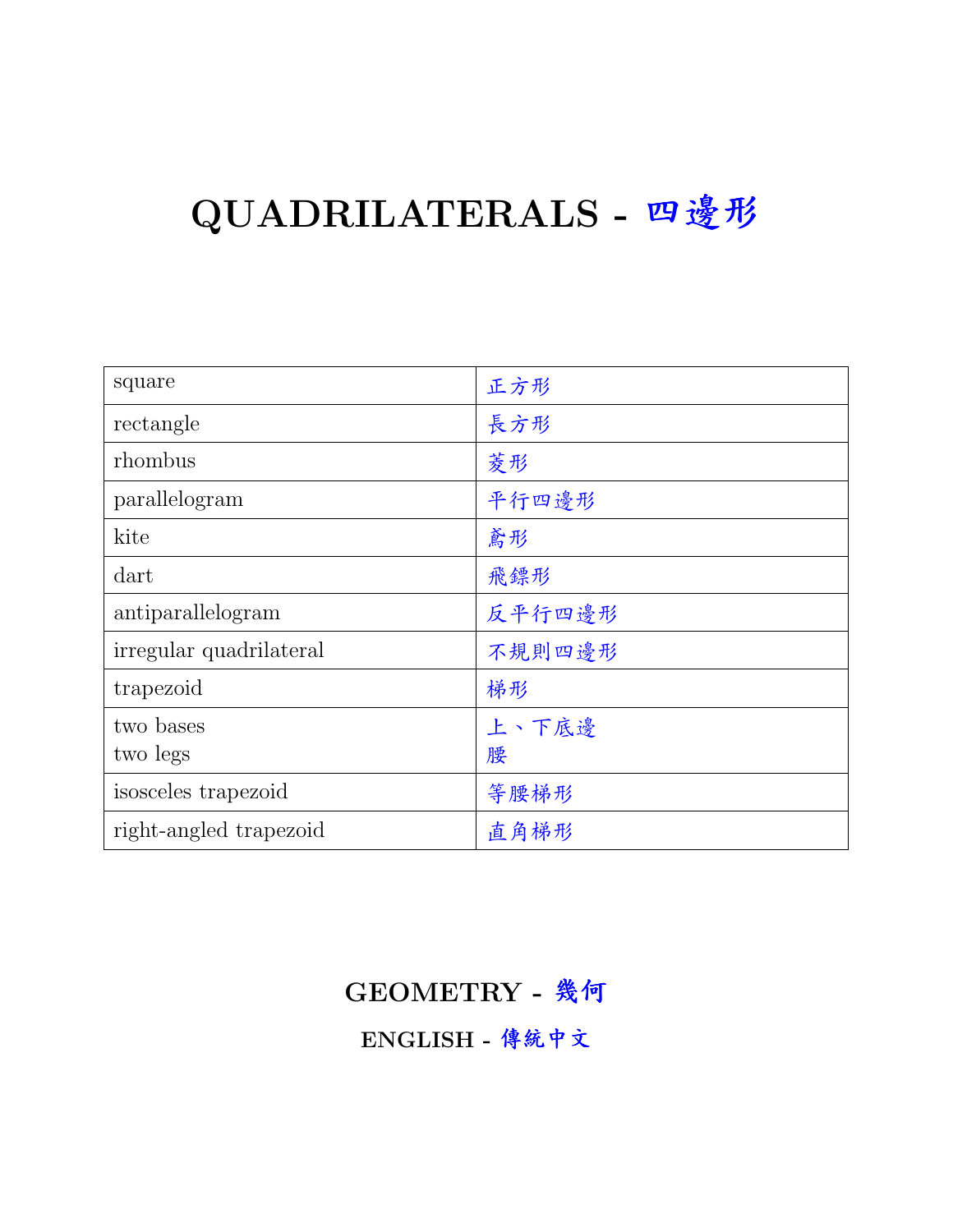# POLYGONS - 多邊形

| convex polygon                                                      | 凸多邊形   |
|---------------------------------------------------------------------|--------|
| vertex (corner)                                                     | 頂點     |
| side                                                                | 邊      |
| diagonal                                                            | 對角線    |
| regular polygon                                                     | 正多邊形   |
| apothem                                                             | 邊心距    |
| concave polygon                                                     | 凹多邊形   |
| self-intersecting polygon                                           | 自相交多邊形 |
| tangential polygon<br>for example the tangential quadrilat-<br>eral | 圓外切多邊形 |
| inscribed circle                                                    | 内切圓    |
| cyclic polygon<br>for example the cyclic quadrilateral              | 圓内接多邊形 |
| circumscribed circle                                                | 外接圓    |

#### GEOMETRY - <sup>幾</sup>何